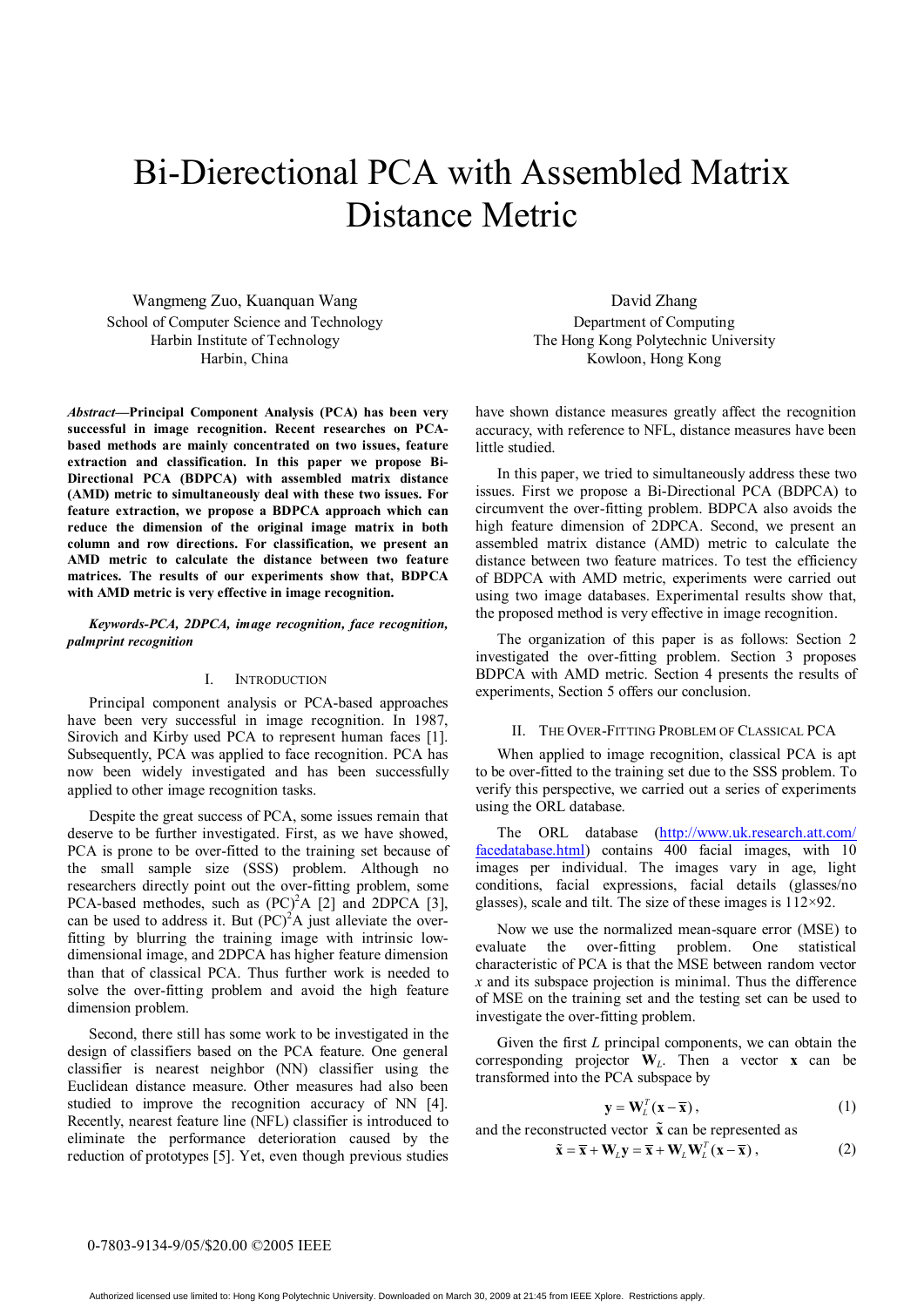where  $\bar{x}$  is the mean vector. The MSE on the training set  $MSE<sub>L</sub><sup>train</sup>$  is defined as

$$
MSE_L^{train} = \sum_{i=1}^{N_1} \left\| \mathbf{x}_i^{train} - \tilde{\mathbf{x}}_i^{train} \right\|^2 \left\| \mathbf{x}_i^{train} - \overline{\mathbf{x}}_i^{train} \right\|^2, \tag{3}
$$

where  $N_1$  is the size of training set,  $\mathbf{x}_i^{train}$  is the *i*th training samples,  $\tilde{\mathbf{x}}_i^{train}$  is the reconstructed vector of  $\mathbf{x}_i^{train}$ , and  $\mathbf{x}^{\text{train}}$  is the mean vector of all training samples. Similarly, we can calculate the MSE on the testing set  $MSE<sub>l</sub><sup>test</sup>$ .

Next we select the first 5 images per individual for training and calculate  $MSE_L^{train}$  and  $MSE_L^{test}$  for given  $W_L$ , as shown in Fig. 1. When the value of *L* is small, the difference between  $MSE_L^{train}$  and  $MSE_L^{test}$  is small. But the difference is becoming great rapidly with the increase of *L*. Thus classical PCA is over-fitted to the training set.



Fig. 1 The PCA's MSE on the training set and the testing set as the function of feature dimension.

## III. BDPCA WITH ASSEMBLED MATRIX DISTANCE METRIC

In this Section, we first propose a novel PCA-based method, Bi-Directional PCA for image feature extraction, and then present an assembled matrix distance metric to calculate the distance of two feature matrices.

### *A. Bi-Directional PCA*

Unlike classical PCA, Bi-Directional PCA directly extracts feature matrix **Y** from image matrix **X** by,

$$
\mathbf{Y} = \mathbf{W}_{col}^T \mathbf{X} \mathbf{W}_{row},
$$
 (4)

where  $W_{\text{col}}$  and  $W_{\text{row}}$  are the column and row projectors.

Next we present our method to calculate  $W_{col}$  and  $W_{row}$ . Given a training set  ${X_1, \dots, X_N}$ , *N* is the number of the samples, and the size of each image is  $m \times n$ . First we defines the row total scatter matrix  $S_t^{row}$  as

$$
\mathbf{S}_{t}^{row} = \frac{1}{Nm} \sum_{i=1}^{N} (\mathbf{X}_{i} - \overline{\mathbf{X}})^{T} (\mathbf{X}_{i} - \overline{\mathbf{X}}), \qquad (5)
$$

where  $\overline{X}$  is the mean matrix of all training images. We choose the row eigenvectors corresponding to the first *krow* largest eigenvalues of  $S_t^{row}$  to construct the row projector

 $W_{row}$ . Then we define the column total scatter matrix  $S_t^{col}$ 

$$
\mathbf{S}_{t}^{col} = \frac{1}{Nn} \sum_{i=1}^{N} (\mathbf{X}_{i} - \overline{\mathbf{X}})(\mathbf{X}_{i} - \overline{\mathbf{X}})^{T}, \qquad (6)
$$

and choose the column eigenvectors corresponding to the first  $k_{col}$  largest eigenvalues of  $S_t^{col}$  to construct the column projector **W***col*. Finally we use Eq. (4) to extract feature matrix **Y** from image **X**.

Actually, BDPCA is a generalization of 2DPCA and 2DPCA can be regarded as a special BDPCA with  $W_{col} = I_m$ , where  $I_m$  is an  $m \times m$  identity matrix.

#### *B. Assemblem Matrix Distance Metric*

BDPCA produces a feature matrix. So we propose an assembled matrix distance (AMD) metric to measure the distance between two feature matrices.

First we briefly reviewed some other matrix distance measures. Give two feature matrices  $\mathbf{A} = (a_{ij})_{k_{col} \times k_{row}}$  and  $\mathbf{B} = (b_{ij})_{k_{col} \times k_{row}}$ , the Frobenius distance [6] is

$$
d_F(\mathbf{A}, \mathbf{B}) = \left(\sum_{i=1}^{k_{col}} \sum_{j=1}^{k_{row}} (a_{ij} - b_{ij})^2\right)^{1/2},\tag{7}
$$

Yang [3] proposed another distance (Yang distance)

$$
d_Y(\mathbf{A}, \mathbf{B}) = \sum_{j=1}^{k_{\text{row}}} \left( \sum_{i=1}^{k_{\text{col}}} (a_{ij} - b_{ij})^2 \right)^{1/2}, \tag{8}
$$

 $\sqrt{1/n}$ 

Here we define the AMD distance as

$$
d_{\text{AMD}}(\mathbf{A}, \mathbf{B}) = \left(\sum_{j=1}^{k_{\text{conv}}} \left(\sum_{i=1}^{k_{\text{col}}} (a_{ij} - b_{ij})^{p_1}\right)^{p_2/p_1}\right)^{1/p_2},\qquad(9)
$$

**Definition 1**.[6] A *matrix norm* on  $\mathbb{R}^{k_{col} \times k_{row}}$  is a function  $f : \mathbb{R}^{k_{col} \times k_{row}} \rightarrow \mathbb{R}$  with the following properties:

$$
f(\mathbf{A}) \ge 0, \quad \mathbf{A} \in \mathbb{R}^{k_{col} \times k_{row}} (f(\mathbf{A}) = 0 \Leftrightarrow \mathbf{A} = 0)
$$

$$
f(\mathbf{A} + \mathbf{B}) \le f(\mathbf{A}) + f(\mathbf{B}), \quad \mathbf{A}, \mathbf{B} \in \mathbb{R}^{k_{col} \times k_{row}}
$$

$$
f(\alpha \mathbf{A}) \le |\alpha| f(\mathbf{A}), \quad \alpha \in \mathbb{R}, \mathbf{A} \in \mathbb{R}^{k_{col} \times k_{row}}
$$

Actually, both the Frobenius, Yang and AMD measures are matrix metrics, and next we will prove it.

**Theorem 1.**[6] 
$$
\|\mathbf{x}\|_p = \left(\sum_i |x_i|^p\right)^{1/p}
$$
 is a vector norm.

**Theorem 2**.Function  $p_2$  /  $p_1$   $\bigvee^{17}$   $p_2$ 1 / $p_1$ <sup>1/</sup>  $-1 \setminus i=1$  $(|a_{ii}|)$  $k_{row}$   $(k_{col}$   $\frac{p_2}{p_1})^{1/P}$ *j k i*  $_{\textit{AMD}} = \left| \sum \right| \sum (a_{ij}|)^p$  $\sum_{i=1}^{r_{\text{row}}} \left( \sum_{j=1}^{K_{\text{col}}} (\left| a_{ij} \right|)^{p_1} \right)^{1/2}$ ⎠ ⎞  $\overline{a}$  $\mathsf I$ ⎝  $\sqrt{ }$  $\overline{\phantom{a}}$ ⎠ ⎞  $\parallel$  $\mathbf{A}\big|_{AMD} = \left( \sum_{j=1}^{k_{row}} \left( \sum_{i=1}^{k_{col}} (|a_{ij}|)^{p_1} \right)^{p_2/p_1} \right)$  is a

matrix norm.

*Proof*. It can be easily shown that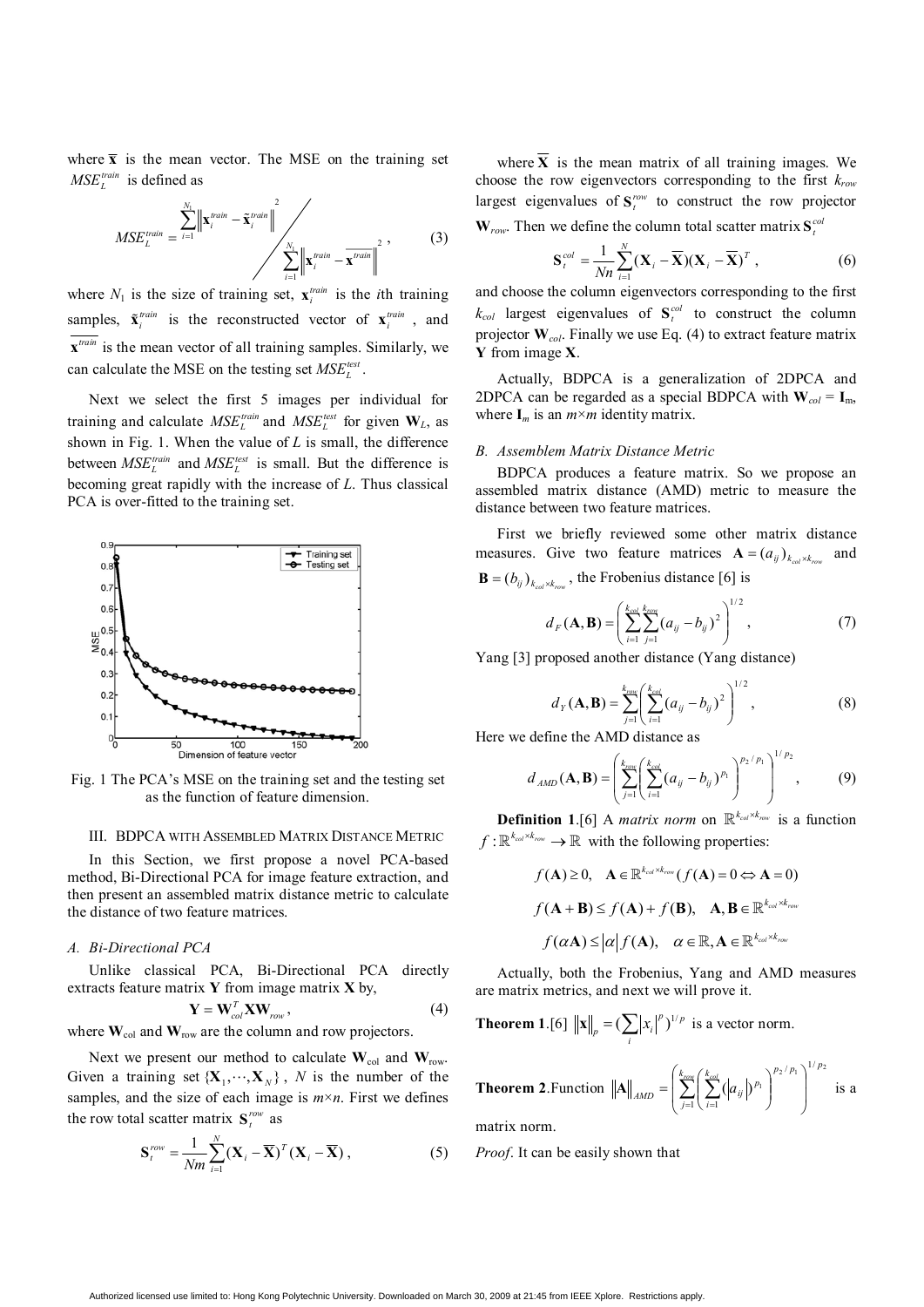$$
\|\mathbf{A}\|_{\text{AMD}} \ge 0,
$$
  

$$
\|\mathbf{A}\|_{\text{AMD}} = 0 \Leftrightarrow \mathbf{A} = 0,
$$
  

$$
\|\alpha \mathbf{A}\|_{\text{AMD}} = |\alpha| \|\mathbf{A}\|_{\text{AMD}}.
$$

Now we prove  $\|\mathbf{A} + \mathbf{B}\|_{AND} \leq \|\mathbf{A}\|_{AND} + \|\mathbf{B}\|_{AND}$ 

$$
\|\mathbf{A} + \mathbf{B}\|_{AMD} = \left(\sum_{j=1}^{k_{\text{row}}} \left(\sum_{i=1}^{k_{\text{col}}} (a_{ij} + b_{ij})^{p_1}\right)^{p_2/p_1}\right)^{1/p_2}
$$
  

$$
\leq \left(\sum_{j=1}^{k_{\text{row}}} (\|\mathbf{a}^{(j)}\|_{p_1} + \|\mathbf{b}^{(j)}\|_{p_1})^{p_2}\right)^{1/p_2}
$$

where  $\mathbf{a}^{(j)}$  denotes the *j*th column vector of **A**, and  $\mathbf{b}^{(j)}$  denotes the *j*th column vector of **B**. From **Theorem 1**,

$$
g(\mathbf{a}) = \sum_{j=1}^{k_{\text{row}}} (\|\mathbf{a}^{(j)}\|_{p_1})^{p_2})^{1/p_2}, \ (\mathbf{a} = [\|\mathbf{a}^{(1)}\|_{p_1}, \cdots, \|\mathbf{a}^{(k_{\text{row}})}\|_{p_1}]^T) \text{ is}
$$

a vector norm. Let  $\mathbf{b} = [\|\mathbf{b}^{(1)}\|_{p_1}, \cdots, \|\mathbf{b}^{(k_{row})}\|_{p_1}]^T$ ,

$$
\sum_{j=1}^{k_{\text{row}}} (\left\| \mathbf{a}^{(j)} \right\|_{p_1} + \left\| \mathbf{b}^{(j)} \right\|_{p_1})^{p_2} )^{1/p_2} = g(\mathbf{a} + \mathbf{b})
$$
  
\n
$$
\leq g(\mathbf{a}) + g(\mathbf{b})
$$
  
\n
$$
= (\sum_{j=1}^{k_{\text{row}}} (\left\| \mathbf{a}^{(j)} \right\|_{p_1})^{p_2} )^{1/p_2} + (\sum_{j=1}^{k_{\text{row}}} (\left\| \mathbf{b}^{(j)} \right\|_{p_1})^{p_2} )^{1/p_2}
$$
  
\n
$$
= \left( \sum_{j=1}^{k_{\text{row}}} (\sum_{i=1}^{k_{\text{row}}} \mathbf{a}_{ij}^{p_1})^{p_2/p_1} \right)^{1/p_2} + \left( \sum_{j=1}^{k_{\text{row}}} (\sum_{i=1}^{k_{\text{row}}} \mathbf{b}_{ij}^{p_1})^{p_2/p_1} \right)^{1/p_2}
$$
  
\n
$$
= \left\| \mathbf{A} \right\|_{\text{AMD}} + \left\| \mathbf{B} \right\|_{\text{AMD}}
$$

So  $\|\mathbf{A}\|_{\text{AMD}}$  is a matrix norm.

**Theorem 3.**  $d_{AMD}$  (**A**, **B**) is a distance metric.

*Proof.* Since  $||A||_{AD}$  is a matrix norm, it is easy to prove that  $d_{\text{AMD}}(\mathbf{A}, \mathbf{B}) = ||\mathbf{A} - \mathbf{B}||_{\text{AMD}}$  is a distance metric.

**Corollary 1**. The Frobenius distance measure is a special case of AMD metric with  $p_1 = p_2 = 2$ .

**Corollary 2**. The Yang distance measure is a special case of AMD metric with  $p_1 = 2$  and  $p_2 = 1$ .

## IV. EXPERIMENTAL RESULTS AND DISCCUSSIONS

To evaluate the efficiency of BDPCA with AMD metric (BDPCA-AMD), we used two image databases, the ORL database and the PolyU palmprint database.

## *A. Experiments on the ORL Database*

Using the ORL database, we compare the reconstruction capability of PCA, 2DPCA, and BDPCA. Fig. 2(a) is a training image. Satisfied reconstructed images are obtained using all these three methods, as shown in Fig. 2(b)-(d). The best reconstructed image is that reconstructed by PCA. Fig. 2(e) is a testing image and its reconstructed images are shown in Fig. 2(f)-(h). The quality of the reconstructed image by PCA deteriorates greatly, while 2DPCA and BDPCA still obtain satisfied reconstruction quality. Besides, the feature dimension of BDPCA is  $8 \times 30 = 240$ , lower than that of 2DPCA (896).



Fig. 2 Comparison of the reconstruction capability of PCA, 2DPCA and BDPCA, (a)(e) original images, reconstructed images by  $(b)(f)$  PCA,  $(c)(g)$  2DPCA, and  $(d)(h)$  BDPCA.

Then we use MSE to evaluate BDPCA's capability in solving the over-fitting problem. By selecting the first 5 images per individual for training, we calculate  $MSE^{train}$  and  $MSE^{test}$  for given  $\mathbf{W}_{col}$  and  $\mathbf{W}_{row}$ , as shown in Fig. 3. The difference of  $MSE^{train}$  and  $MSE^{test}$  is very small. Thus BDPCA can solve the over-fitting problem.



Fig. 3 The BDPCA's MSE on the training set and the testing set as the function of feature dimension

In all the following experiments, we randomly choose 5 images per individual for training, and use average error rate (the mean of error rates over 20 runs). For BDPCA, we set  $k_{row}=4$ ,  $k_{col}=18$ , and  $p_1=2$ .

Fig. 4 shows the effect of the AMD parameter  $p_2$ . From Fig. 4, we set  $p_2=0.25$ . Table 1 compares the AER obtained